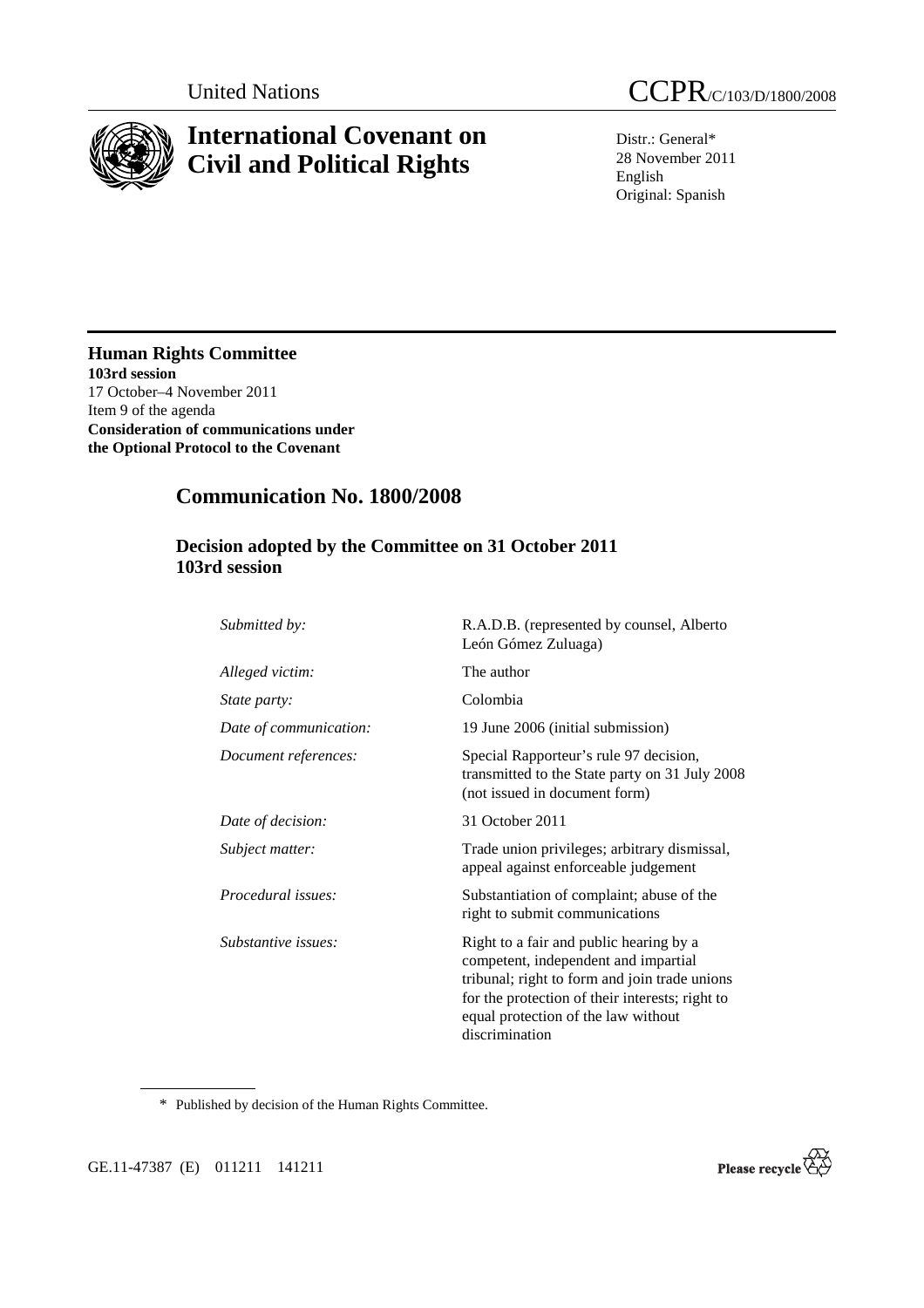*Articles of the Optional Protocol:* 2 and 3 *Articles of the Covenant:* 2; 14, paragraphs 1, 2; and 5; 22; and 26

[Annex]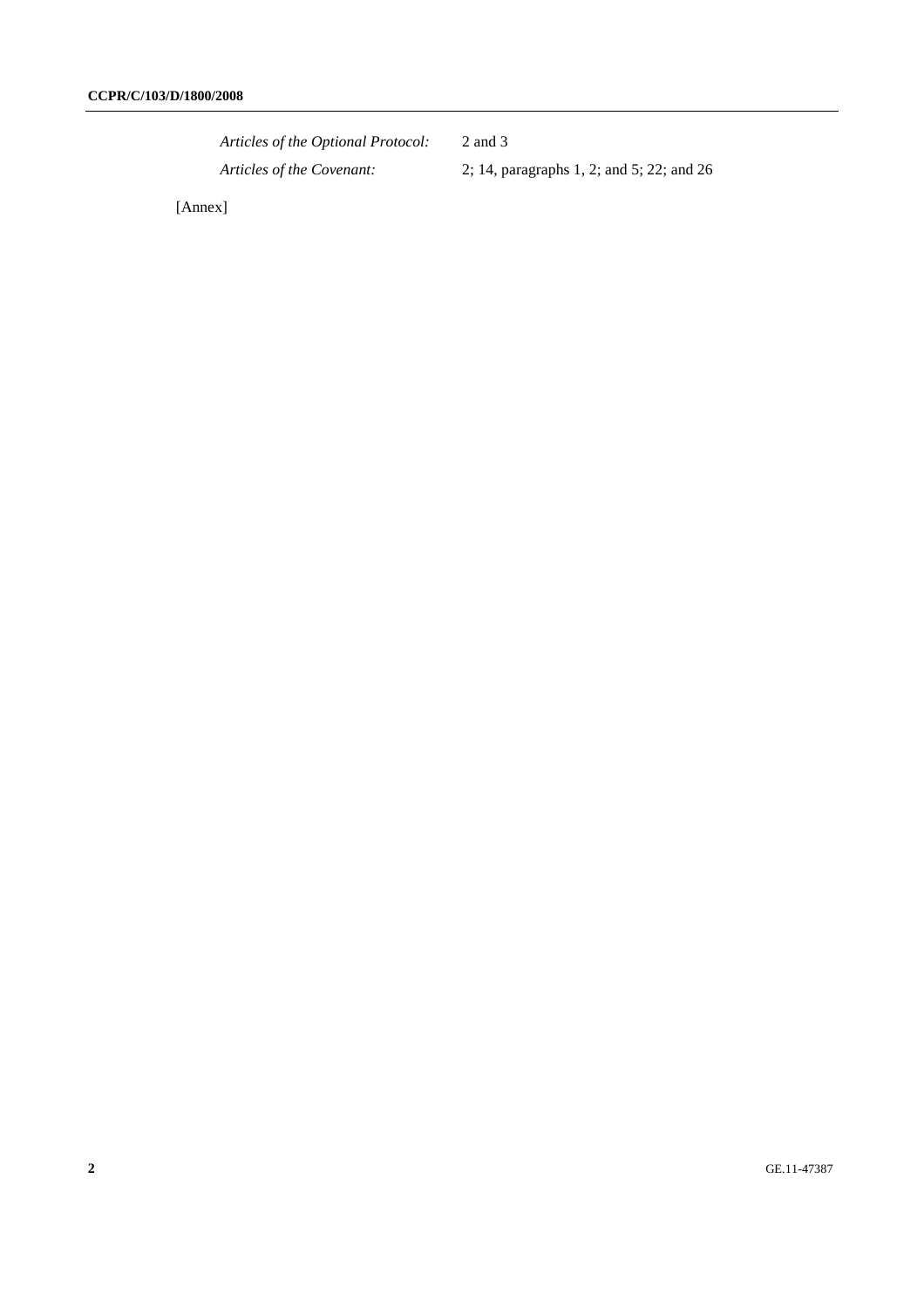## **Annex**

## **Decision of the Human Rights Committee under the Optional Protocol to the International Covenant on Civil and Political Rights (103rd session)**

concerning

#### **Communication No. 1800/2008**\*

| Submitted by:          | R.A.D.B. (represented by counsel, Alberto<br>León Gómez Zuluaga) |
|------------------------|------------------------------------------------------------------|
| Alleged victim:        | The author                                                       |
| <i>State party:</i>    | Colombia                                                         |
| Date of communication: | 19 June 2006 (initial submission)                                |

*The Human Rights Committee*, established under article 28 of the International Covenant on Civil and Political Rights,

*Meeting* on 31 October 2011,

*Adopts* the following:

#### **Decision on admissibility**

1. The author of the communication is R.A.D.B., a Colombian national. He alleges he is a victim of a violation by Colombia of article 14, read in conjunction with article 2, paragraphs 2 and 3; as well as articles 22 and 26 of the Covenant. The Covenant and its Optional Protocol entered into force for Colombia on 23 March 1976. The author is represented by counsel, Mr. Alberto León Gómez Zuluaga.

#### **The facts as submitted by the author**

2.1 The author worked for many years for the State-owned Puertos de Colombia, Terminal Marítimo de Santa Marta (COLPUERTOS), $<sup>1</sup>$  and was also state leader of the</sup> Union of Workers of the Terminal Marítimo de Santa Marta (SINTRATERMAR) and President of the Magdalena section of the Confederation of Colombian Workers (CUT). COLPUERTOS was liquidated under Act No. 01/1991 and, as a result, the author was dismissed on 1 January 1994. In order to assist the liquidation process, the aforementioned Act established the Social Liability Fund for the Liquidation of Puertos de Colombia (FONCOLPUERTOS).

<sup>\*</sup> The following Committee members participated in the consideration of this communication: Mr. Abdelfattah Amor, Mr. Lazhari Bouzid, Ms. Christine Chanet, Mr. Ahmad Amin Fathalla, Mr. Cornelis Flinterman, Mr. Yuji Iwasawa, Mr. Rajsoomer Lallah, Ms. Zonke Zanele Majodina, Ms. Iulia Antoanella Motoc, Mr. Gerald L. Neuman, Mr. Michael O'Flaherty, Mr. Fabián Omar Salvioli, Mr. Krister Thelin and Ms. Margo Waterval.<br> $\frac{1}{1}$  According to the documents provided by the

According to the documents provided by the author, he was employed by COLPUERTOS from 18 July 1979 to 31 December 1993.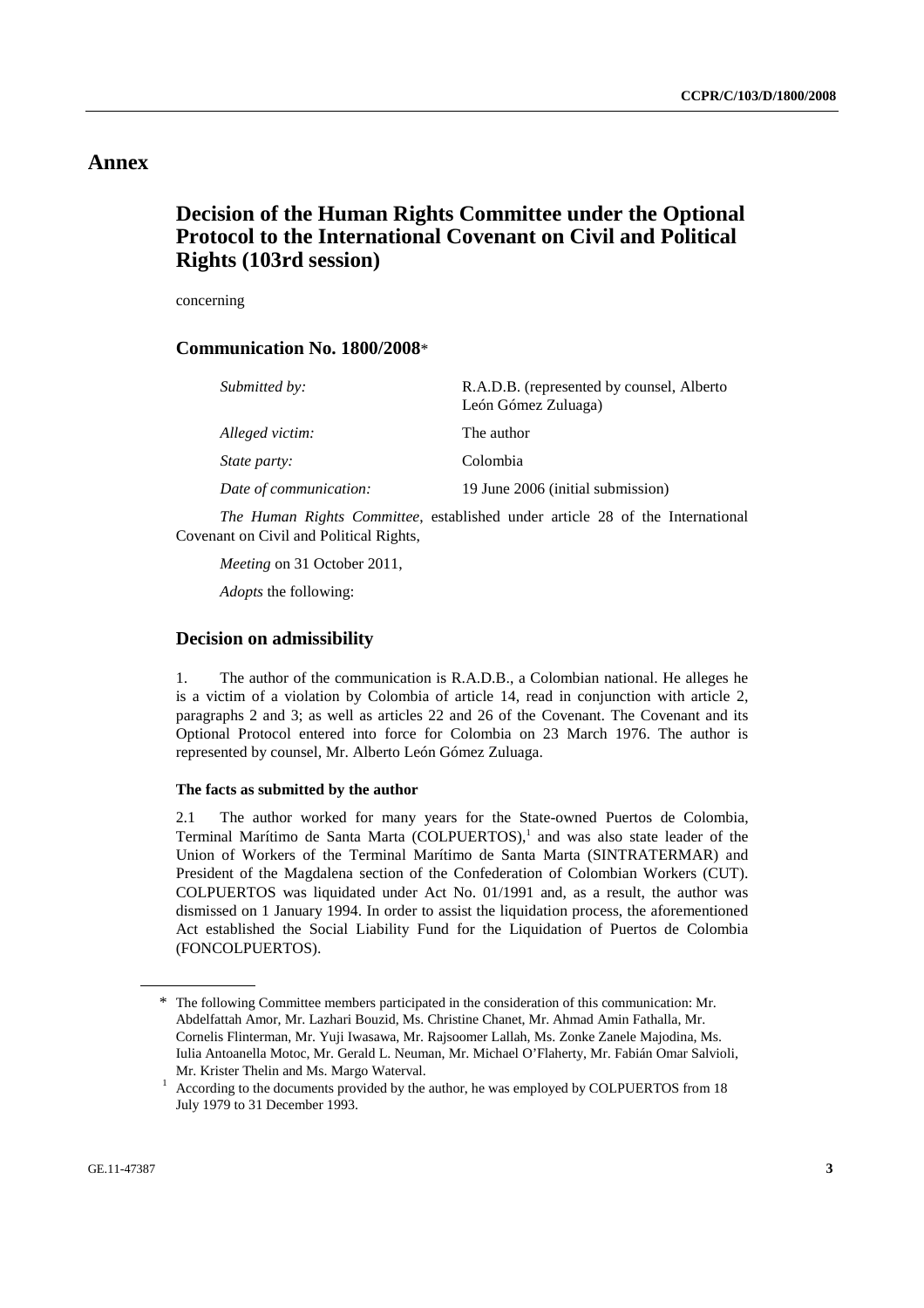2.2 The author contends that as a result of his position as a trade union leader, he was protected by trade union privileges (*fuero sindical*). This means that persons covered by this protection may be dismissed, transferred or demoted only with the prior authorization of a labour judge.

2.3 The author lodged a claim for reinstatement before the First Labour Court against FONCOLPUERTOS, the entity that for all legal purposes had replaced COLPUERTOS. On 7 June 1996, the judge accepted the author's claim and ordered his reinstatement to the post that he had held at the time of his dismissal and the payment of 75,891.83 Colombian pesos for each day between 1 January 1994 and the effective date of reinstatement. The ruling was not appealed and was declared enforceable by the lower court on 19 June 1996.

2.4 Despite repeated requests from the author, FONCOLPUERTOS did not comply with the ruling. On 1 December 2001, five years after the ruling had been issued, the Labour Chamber of the Superior Court of the Judicial District of Santa Marta took cognizance of the case for consultation purposes, and on 11 December 2001, overturned the lower court's ruling. The author points out that the Labour Chamber itself, against the same defendant (FONCOLPUERTOS) had already issued rulings ordering the reinstatement of workers protected by trade union privileges, of which he became aware during the appeals process.

2.5 According to the author, the review procedure for consultation (*grado de consulta*) was not applicable in his case, since the relevant legislation was the Code of Labour Procedure, a special norm which establishes the need for review only in the case of rulings that were totally prejudicial to the employee and were not appealed.

2.6 The author adds that before and during the liquidation process, cases of corruption came to light in COLPUERTOS, in which employees at different levels of the company were involved. That led to public pressure on the judicial branch, mainly with respect to employees exercising trade union responsibilities. In 2001, several labour judges had been prosecuted by the Prosecutor General's Office for alleged attempts to pervert the course of justice by issuing decisions that favoured FONCOLPUERTOS employees, or for having approved fraudulent settlements. This situation explained the different treatment afforded to similar cases by the Superior Court in 1996 and 2001 without the law having changed.

2.7 The author lodged an application for legal protection (*acción detutela*) against the decision of the Superior Court. This application was rejected by the Labour Cassation Chamber and, on 27 August 2002, on appeal, by the Criminal Cassation Chamber of the Supreme Court.<sup>2</sup>

<sup>2</sup> According to the rulings enclosed by the author, the Labour Cassation Chamber considered that the judge hearing an application for protection is not empowered to interfere in decisions adopted during judicial proceedings, since this would constitute an arbitrary incursion into the domain of an ordinary court. Furthermore, the Criminal Cassation Chamber considered the question of whether, in the author's particular circumstances, it was compulsory to grant court authorization to the employer as a prior condition of his dismissal. In this regard, the Criminal Cassation Chamber reasoned as follows: "In ruling that it was not necessary to fulfil this requirement, the Labour Chamber of the Superior Court of the Judicial District of Santa Marta did not base its decision on repealed or inapplicable standards. Rather, what it did, in the light of the circumstances, was to interpret the precepts that govern the issue in order to find a solution to the dispute. Its decision was not unexpected or capricious. It was based on a number of considerations around the application, in the particular circumstances of R.A.D.B., of article 405 of the Substantive Labour Code and article 10, paragraph 3, of the current Collective Agreement. It thus concluded not only that the liquidation of state-owned entities constituted a lawful cause for the termination of the employment relationship that did not require prior authorization from a judicial authority, but also that reinstatement was 'a physical and legal impossibility', given that the enterprise had ceased to exist and that there was no equal or higher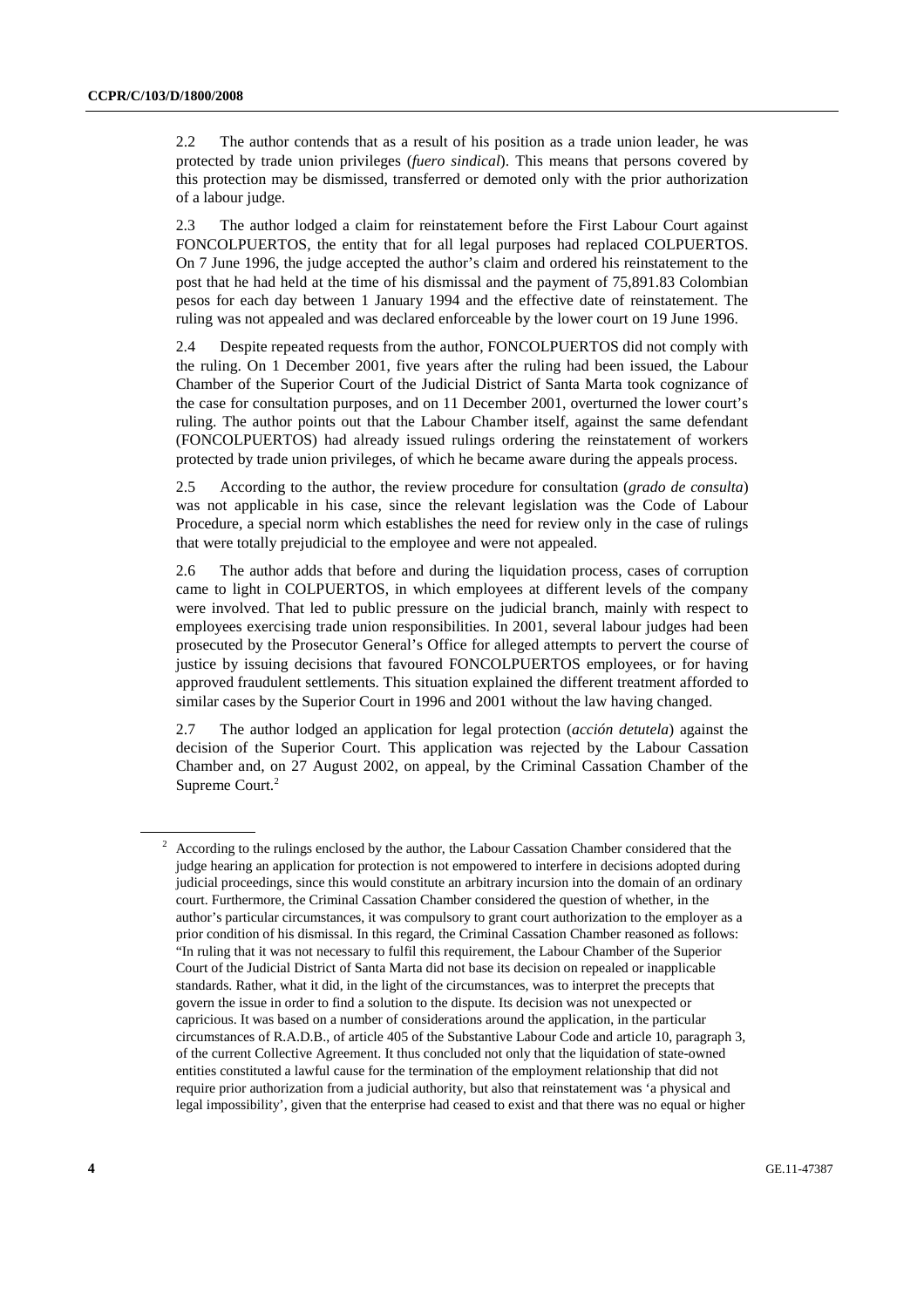2.8 The author applied to the Constitutional Court to review the previous ruling, but his case was not selected for review. The author therefore considers that he has exhausted all domestic remedies.

#### **The complaint**

3.1 In the author's view, the events described constituted a violation of article 14, read in conjunction with article 2, paragraphs 2 and 3; as well as articles 22 and 26 of the Covenant.

3.2 With respect to article 14, the author contends that he suffered a violation of his right to justice and due process. He asserts that neither his right to a fair and public hearing by a competent, independent and impartial tribunal, nor his right to be tried without undue delay were respected. He submits that the decision by the Court of First Instance declaring the judgement enforceable, combined with the failure to respond of the defendant (FONCOLPUERTOS), created a legitimate expectation that his rights had been recognized and re-established. If the defendant had considered the decision to declare the ruling of the Court of First Instance enforceable to be arbitrary, it would have been obliged to seek a review of the judge's action. The fact that a second instance decision was issued five years after the first instance ruling constitutes a violation. Moreover, the author contends that the Superior Court misapplied national legislation when it failed to uphold a lawful first instance ruling, thereby creating a situation which favoured the State employer. The author therefore argues that the Court acted not as a guarantor of rights, but rather as a protector of the State, which is contrary to the principles of independence and impartiality. He also asserts that, by failing to protect infringed fundamental rights, the Constitutional Court committed a denial of justice.

3.3 With regard to article 22 of the Covenant, the author contends that the failure to protect statutory union rights constitutes a violation by the State of the right to freedom of association, since it was perpetrated by a State entity, FONCOLPUERTOS, established by law, which had replaced COLPUERTOS, itself a State entity. The Superior Court's decision was the result of a political decision by the majority of the Chamber. The national Government had launched a smear campaign against the COLPUERTOS workers, based on skilful generalizations of the numerous acts of corruption that had come to light. That had led to pressure by public opinion on the judiciary.

3.4 Regarding article 26 of the Covenant, the author maintains that without valid reasons, the Superior Court issued a ruling that was at variance with others it had handed down in similar cases. The author makes reference to similar rulings in which the right to trade union privileges was recognized and reinstatement was ordered in cases of dismissal without court authorization. If it changed its jurisprudence, the Court had to give reasons for such a change.

#### **State party's observations on admissibility**

4.1 In its note verbale of 6 October 2008, the State party submits that the communication is inadmissible. It denies that the first instance ruling of 7 June 1996, handed down by the First Labour Court, was not subject to review by a higher court (*grado jurisdiccional de consulta*). It was reviewed eventually because the ruling went against the

post available to reinstate him (...). When it reviewed the situation of R.A.D.B. for consultative purposes, the Labour Chamber of the Court of the Judicial District of Santa Marta did not arbitrarily entirely disregard the condition stipulated in article 405 of the Substantive Labour Code. Between the norm and its application, there was a process of interpretation" (*sic*).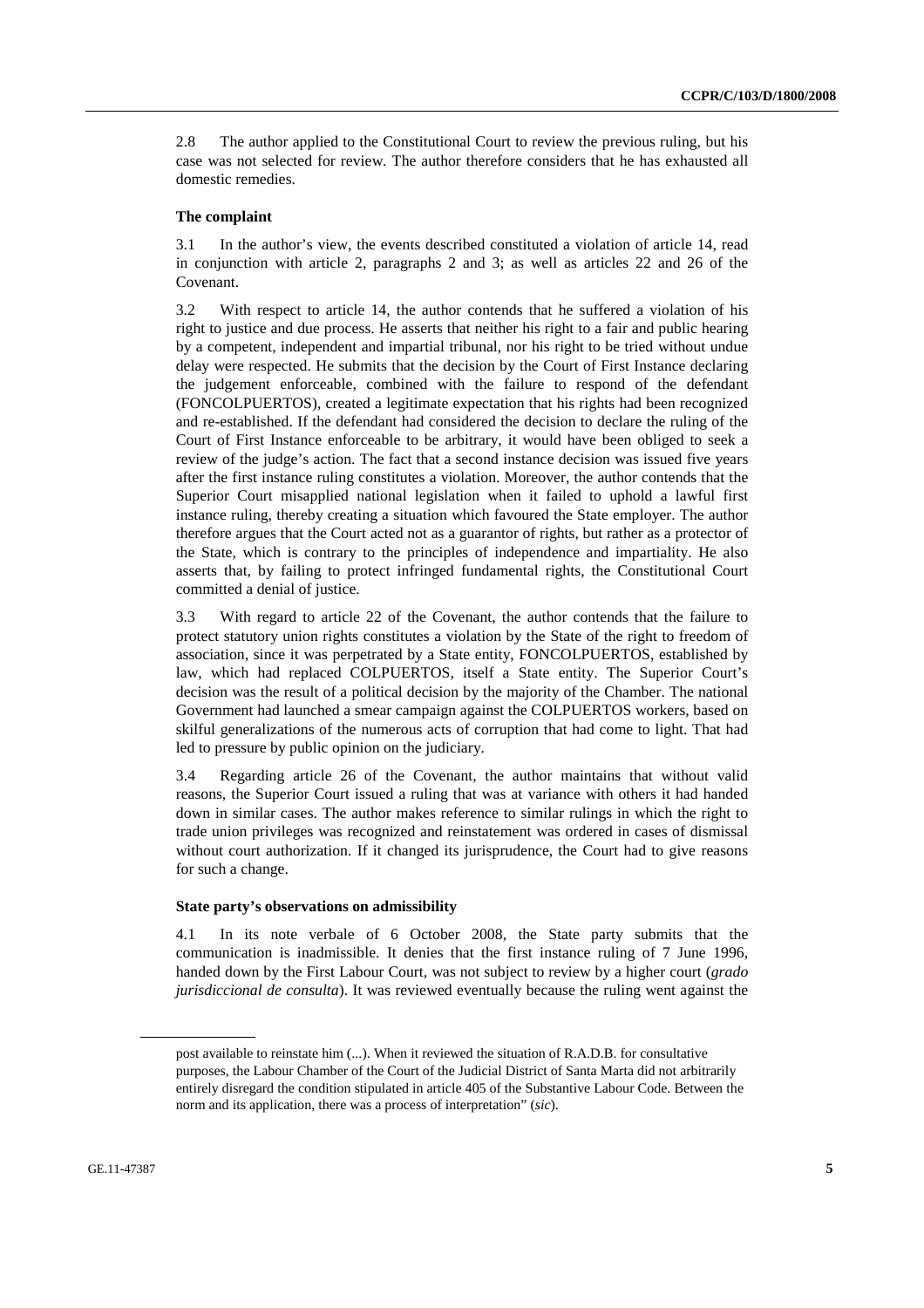State party, which was directly responsible for the labour liabilities of COLPUERTOS and FONCOLPUERTOS.

4.2 It denies that pressure was brought to bear on COLPUERTOS workers and that the rulings handed down by the judicial authorities in this case did not comply with the law. The position assumed by the Superior Court is concordant with the jurisprudence of the Constitutional Court concerning trade union privileges in the event of the restructuring of public entities. On receiving the application for legal protection (*acción de tutela*) submitted by the author, both the Labour Cassation Chamber and the Criminal Cassation Chamber of the Supreme Court of Justice rejected the application on the grounds that the Superior Court had not acted arbitrarily.

4.3 The State party considers that the communication is not sufficiently substantiated for purposes of admissibility, insofar as it relates to a case where the Committee is expected to re-evaluate facts or evidence that have already been examined by national courts. Referring to the jurisprudence of the Committee and that of the inter-American human rights system, the State party recalls that it is not for the Committee to reconsider decisions of domestic courts with respect to the evaluation of facts and evidence. The author has simply expressed his disagreement with the decision handed down by the Superior Court and expects the Committee to act as a court of appeal to deal with matters that were properly addressed at the domestic level. The only reason the Committee would have for considering the current case would be to show that the rulings handed down were arbitrary or that they violated the due process of the applicant, neither of which occurred. The author had access to several remedies and obtained substantive decisions based on the law, with each decision explaining the reasons why his application could not be accepted.

4.4 The author does not give a convincing explanation to justify the delay of four years and six months between the ruling of the Superior Court and the submission of the case to the Committee, and the State party maintains that such a delay constitutes an abuse of the right to submit communications.

#### **State party's observations on the merits**

5.1 On 15 July 2008, the State party submitted its observations on the merits.

5.2 According to the State party, Act No. 1/1991, which established the liquidation of the COLPUERTOS enterprise, was declared constitutional by the Constitutional Court in its ruling dated 21 January 1993. Decrees Nos. 035, 036 and 037 of 1992 were issued in order to give effect to the liquidation of the company. In this regard, article 24 of Decree No. 035 of 1992 states that "the liquidation of Puertos de Colombia constitutes just cause for the termination of employment contracts, in accordance with article 5 (e) of Act No. 50 of 1990". The author is currently a pensioner under article 3 of Decree No. 035.3

5.3 With respect to article 14 of the Covenant, the State party maintains that the author had a fair trial before an independent and impartial court. He was able to lodge appeals and the court rulings were duly substantiated. The question of review by a higher court was resolved by a competent body and was deemed appropriate by the Constitutional Court in its ruling 962/99 of 1 December 1999. The Court confirmed "the need to review first instance decisions that are partially or totally unfavourable to FONCOLPUERTOS, given

<sup>&</sup>lt;sup>3</sup> Article 3. The recognition of retirement, disability and old-age pensions, established in existing legislation and in the regulations issued under the special powers contained in Act 1 of 1991, to which public servants are entitled, signifies the termination of their respective employment contracts and legal and established entitlements.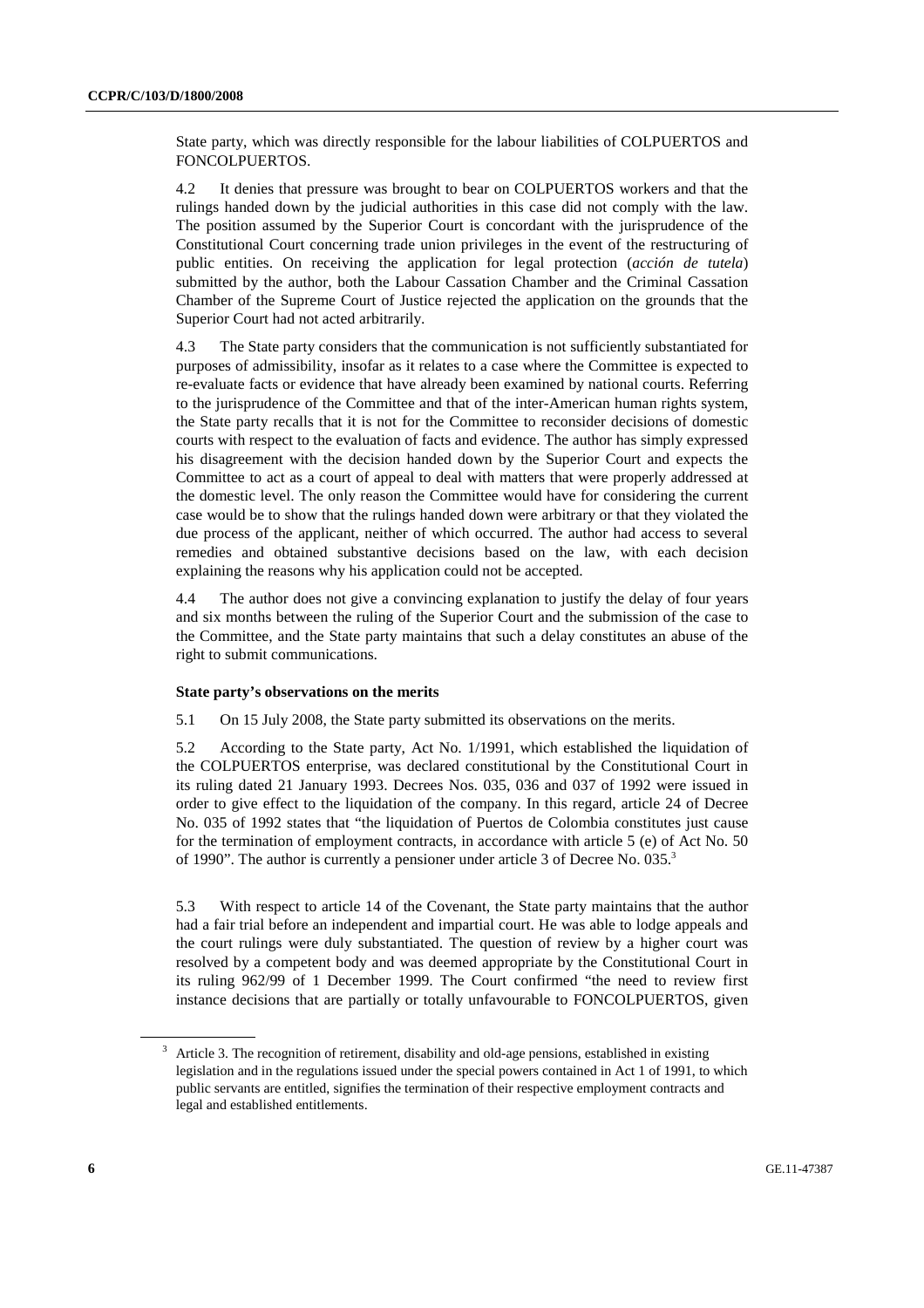that the payment of recognized claims would be the liability of the Nation, which is directly responsible for the labour-related obligations and liabilities of COLPUERTOS and FONCOLPUERTOS (…). Factors such as the validity of the principle of protection of the Nation's financial resources; the defence of the common good through the duty to provide greater protection in view of the damaging effects of corruption; the duty to promote strict observance of administrative morality; and the obligation to safeguard the intangibility of public resources, are all exceptionally important in the case under examination, since the courts and judges cannot ignore the circumstances, nor can they remain indifferent to the cases of scandalous administrative corruption, such as those which arose in the labour complaints against COLPUERTOS and FONCOLPUERTOS". Furthermore, through a Directive dated 7 November 2002, the Attorney-General (*Procurador General de la Nación*) reiterated the mandatory requirement for review by a higher court in all adverse rulings arising in the affairs of FONCOLPUERTOS.

5.4 The State party also points out that many labour cases were initiated as a result of the liquidation of the enterprise, so that special measures were needed to clear the backlog of the courts involved and, at the same time, avoid unreasonable delays in the settlement of cases. This occurred despite the fact that there is no provision in domestic legislation that limits the time allowed for a review of a ruling by a higher court.

5.5 Since under the rules that govern applications for legal protection, the Constitutional Court is not obliged to review every decision regarding protection, the lack of such a review cannot be deemed to be a denial of justice.

5.6 The State party reiterates that the author is clearly expecting the Committee to act as a court of fourth instance and to reopen the debate on whether or not his dismissal required prior judicial authorization. The fact that the domestic courts did not rule favourably on the appeals lodged by the author does not show a violation of article 14, paragraph 1, of the Covenant.

5.7 With regard to the right to be tried without delay, the State party contends that in the present case the alleged delay did not cause additional harm to the author. Steps were taken to ensure that the time taken to settle internal appeals did not amount to unreasonable delay.

5.8 With respect to article 22 of the Covenant, the State party reiterates that the cancellation of the author's employment contract was the result of the liquidation of COLPUERTOS, which was established under the provisions of Act No. 1/1991, and cannot be understood as a measure aimed at violating freedom of association. The recognition of retirement, as established in Decree No. 035 of 1992, implementing Act. No. 1/1991, meant the termination of the employment contract. Therefore, the dismissal of a person entitled to trade union privileges in the course of a liquidation process cannot be understood as an act of repression against trade union leaders.

5.9 In respect of article 26 of the Covenant, the State party recalls the jurisprudence of the Committee in the sense that not all differences in treatment amount to discrimination, so long as the criteria for such differences are reasonable and objective. It asserts that the Superior Court's decision was in accordance with the interpretative criterion adopted by the Constitutional Court, which, in its decision dated 26 May 2003, ruled that in the case of actual administrative restructuring, it is not necessary to request judicial authorization prior to abolishing the posts of workers with trade union privileges, since the legal consequences related to the employment relation or link are derived from a general legal definition, and because the authority to restructure entities is based on actual constitutional norms and includes among others the elimination of posts.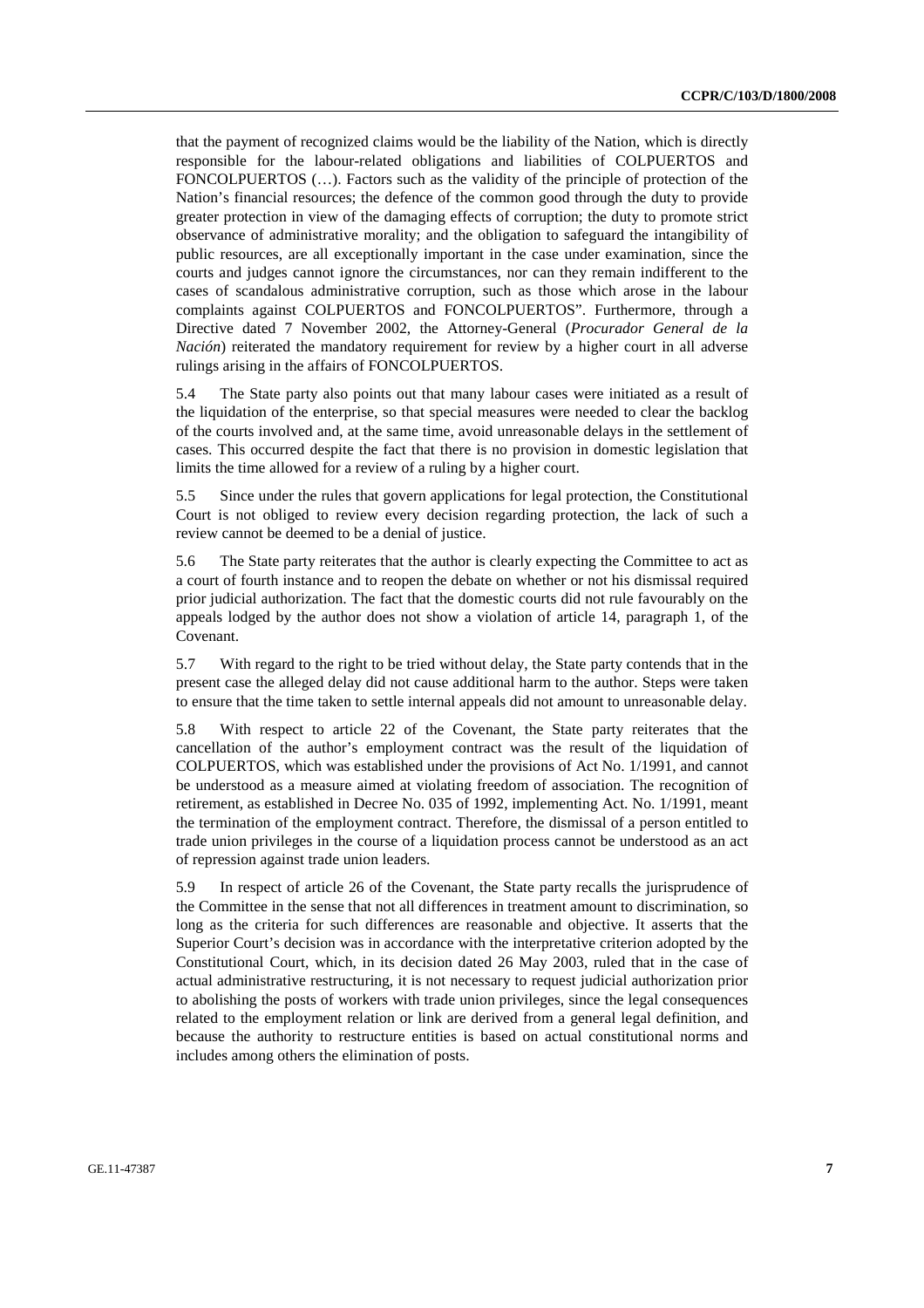#### **Author's comments on the State party's observations**

6.1 On 10 October 2009, the author submitted comments on the observations made by the State party. He contends that the Constitutional Court has vacillated in its interpretation of the right to trade union privileges. However, since mid-2003, the jurisprudence has consistently held that in processes of restructuring or liquidation of public entities, judicial authorization is required to dismiss public servants who are protected by trade union privileges. For example, in ruling T-235 of 2005, the Constitutional Court decided that when a public entity enters into a process of administrative restructuring or liquidation, it should first consult the labour judge, so that the latter may determine whether such a process may be considered as just cause to dismiss, transfer or demote a worker protected by trade union privileges and if so, grant prior permission for such actions.

6.2 The State party was not unaware that the rules of labour procedure restrict review by a higher court only to rulings that are entirely unfavourable to the worker. However, the effects of that labour rule were annulled by a decision of the Constitutional Court in 1992. The author argues that it is unacceptable that procedural rules should be altered to favour the negligent State.

6.3 The author maintains that violation of due process is justified by:

The fact that more than five years went by without the State, through FONCOLPUERTOS, complying with the ruling of 7 June 1996 ordering the reinstatement of the author. Yet compliance with judicial rulings is a fundamental condition of the rule of law and disregarding judicial decisions constitutes a violation of the rights of due process and access to the administration of justice. The author reiterates that there have been rulings whereby reinstatement has to take place even when the entity against which the ruling is made is in the process of liquidation;

 (b) The cognizance of the case assumed by the Superior Court for review five years after the first instance ruling;

 (c) The unlawful assumption by the Superior Court that it had the authority to reverse the first instance ruling. According to the law, that ruling was not subject to review. By proceeding to review the ruling, the Court violated the independence of the court of first instance;

 (d) The Constitutional Court's failure to rule on the application for legal protection. Although in the Colombian legal system the review of such applications for protection is discretional, the Court has defined certain applicable criteria, including the need to overturn judicial decisions that disregard the constitutional doctrine.

#### **Issues and proceedings before the Committee**

#### *Consideration of the admissibility*

7.1 Before considering any complaint contained in a communication, the Human Rights Committee must decide, in accordance with rule 93 of its rules of procedure, whether the communication is admissible under the Optional Protocol to the Covenant.

7.2 The Committee has ascertained, as required under article 5, paragraph 2 (a), of the Optional Protocol, that the matter is not being examined under another procedure of international investigation or settlement.

7.3 The Committee notes the argument of the State party that the communication should be considered inadmissible on the grounds that it constitutes an abuse of the right to submit communications, since four years and six months passed between the ruling by the Superior Court and the submission of the communication to the Committee. The Committee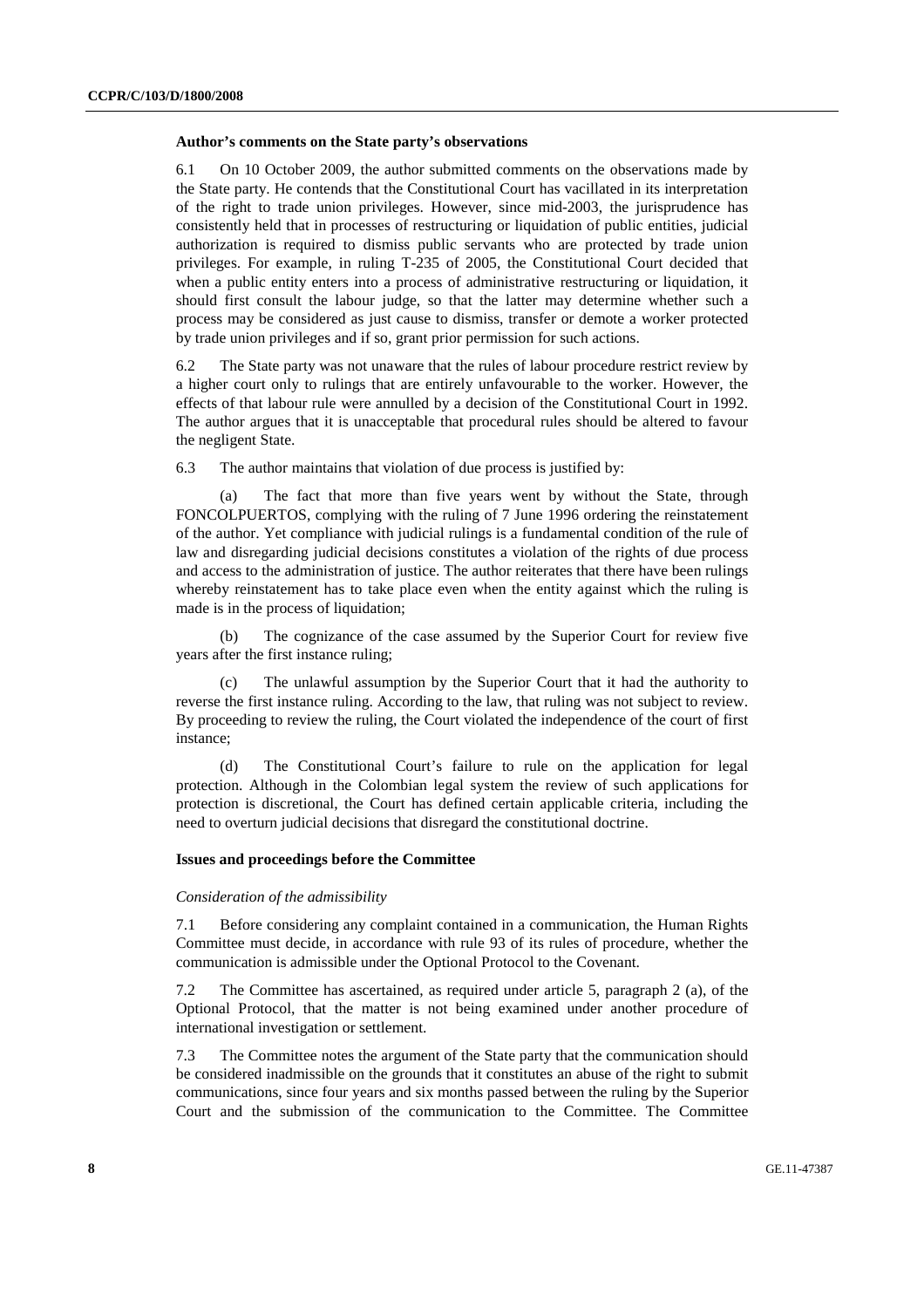observes that, in accordance with the new rule 96 (c) of the Committee's rules of procedure, applicable to communications received by the Committee starting 1 January 2012, the Committee shall ascertain that the communication does not constitute an abuse of the right of submission. An abuse of the right of submission is not, in principle, a basis of a decision of inadmissibility ratione temporis on grounds of delay in submission. However, a communication may constitute an abuse of the right of submission, when it is submitted after 5 years from the exhaustion of domestic remedies by the author of the communication, or, where applicable, after 3 years from the conclusion of another procedure of international investigation or settlement, unless there are reasons justifying the delay taking into account all the circumstances of the communication. In the mean time, the Committee shall apply its existing jurisprudence, according to which it may be considered that there is abuse in cases where an exceptionally long period of time has elapsed prior to submission of the communication, without sufficient justification.<sup>4</sup> The Committee observes that, following the ruling by the Superior Court, the author submitted an application for legal protection, which was settled on appeal on 27 August 2002. The Committee considers, in the present case, that the period of time elapsed since the exhaustion of domestic remedies does not constitute an abuse of the right to submit a communication under article 3 of the Optional Protocol.

7.4 With regard to the author's complaints concerning the violation of his right to due process as set out in article 14, the Committee observes that these complaints basically relate to the evaluation of the facts and the application of domestic legislation by the courts of the State party. The Committee recalls its jurisprudence according to which it is incumbent on the courts of the State party to review facts and evidence in each case, or the application of domestic legislation, unless it can be shown that such evaluation or application was clearly arbitrary or amounted to a manifest error or denial of justice.<sup>5</sup> The Committee has studied the material submitted by the parties, including the rulings on applications for legal protection raised in the complaints lodged by the author with the Committee, and notes the disagreement of the author with the interpretation of domestic legislation arrived at by the courts of the State party. Given the circumstances of the case, the Committee considers that the material submitted does not show that the judicial proceedings reflected the above-mentioned flaws. Accordingly, the Committee finds that the author has failed to provide sufficient substantiation of his complaints of a violation of article 14, and that the communication is therefore inadmissible under article 2 of the Optional Protocol.

7.5 With regard to the alleged violations of articles 22 and 26 of the Covenant, the Committee notes the author's allegations to the effect that his dismissal constitutes a violation of the right of association contained in article 22 of the Covenant and that the domestic courts have issued contrary rulings in cases similar to that of the author, which constitutes a violation of article 26 of the Covenant. In this respect, the Committee finds that the author did not sufficiently substantiate, for the purposes of admissibility, to what extent his dismissal was due to his position as trade union leader. Moreover, the rulings that differed from that issued in his case referred to different cases, so that it is not possible to

<sup>4</sup> See, for example, communications Nos. 1233/2003, *Tsarjov v. Estonia*, Views adopted on 26 October 2007, para. 6.3; No. 1434/2005, *Fillacier v. France*, decision of inadmissibility adopted on 27 March 2006, para. 4.3; and No. 787/1997, *Gobin v. Mauritius*, decision of inadmissibility adopted on 16 July

<sup>2001,</sup> para. 6.3.  $5$  See the Committee's general comment No. 32 on article 14: Right to equality before courts and tribunals and to a fair trial (Official Records of the General Assembly. Sixty-second session, Supplement No. 40, vol. I [A/62/40 (vol. I) annex VI], para. 26). See also communication No. 1616/2007, *Manzano v. Colombia*, decision dated 19 March 2010, para. 6.4.